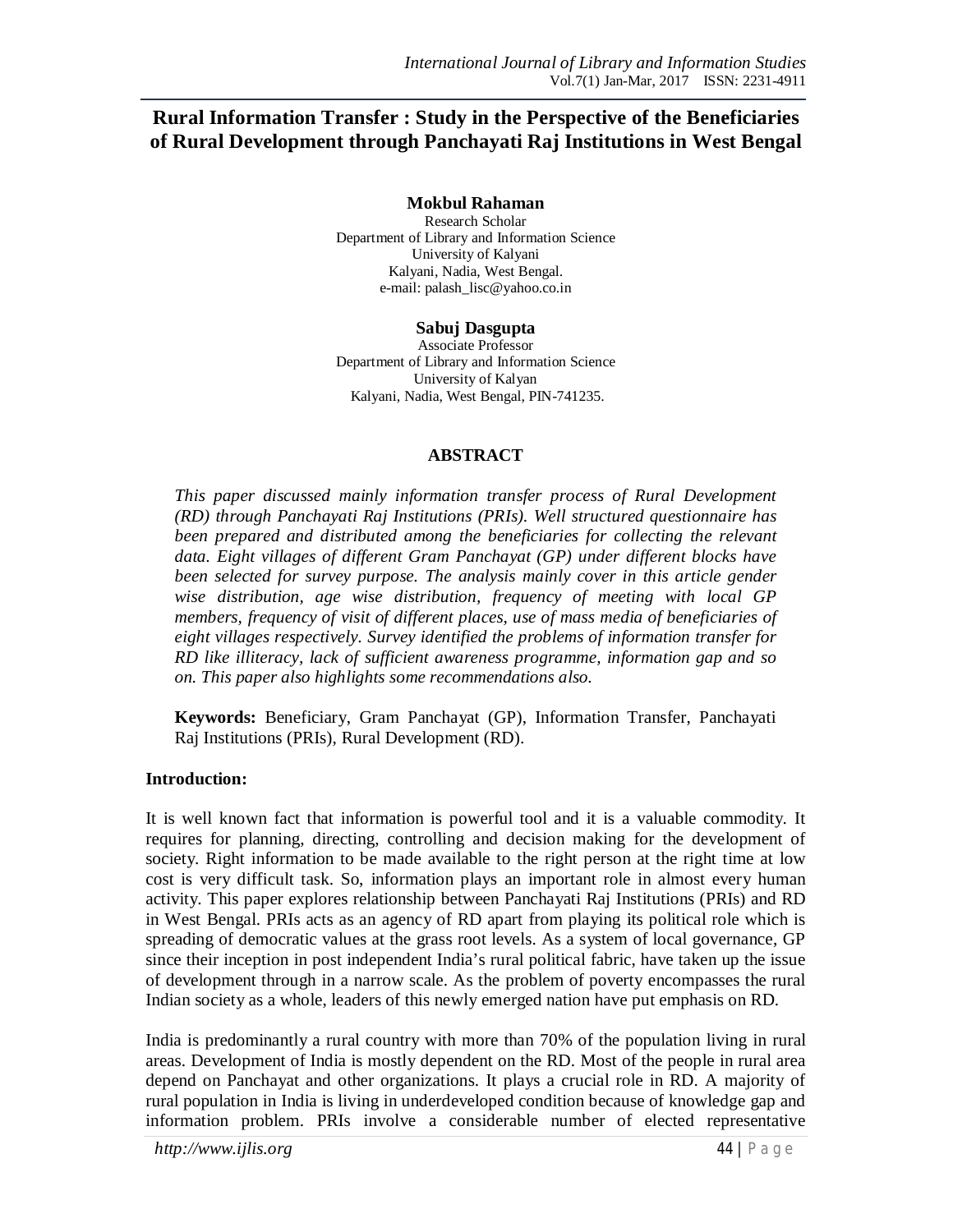functionaries and they come from the cross section of the demography in respect of caste, tribe (scheduled) and gender. It also involves a reasonable number of Executives/ Departmental functionaries. But most important fact is that it involves quite a large number of beneficiaries and policies, programme of RD to be taken and implemented for them. Free and fair flow of information within the PRIs and between PRIs and its beneficiaries communities is one of the most important and crucial factors in the RD. Though different RD plans are going on, actual improvement is possible until and unless we can provide right information at right time to the right users. In this context Library and Information Centres can play a pivotal role. The survey has been conducted in eight selected villages under different selected Block under the Nadia District of West Bengal.

## **Review of Literature:**

The Government of India launched Common Services Centres (CSC) scheme in 2006 as a part of its initiative under the National e-Governance Plan. Through this CSC, the government has committed itself to addressing the divides of different types mainly in the rural area. The primary purpose of CSC is to provide access to information and services delivered electronically. According to the scheme there must be one CSC in the villages for every 6,000 population in the rural areas. These centres are also for utilization for dissemination of information on functioning of the PRIs which may promote better participation of the beneficiaries in the developmental and other projects. In West Bengal it has been decided that one CSC will be located in every GP and PS office. (Operational CSC Status, 2014).

For dissemination of information, training and interactive monitoring the Lokshiksha Sanchar, is one of the other initiatives which plays an important role in flow of information in regard to PRIs activities. It has been initiated by through a Training and Development Communication Channel (TDCC) in the name of Lokshiksha Sanchar. All the PRIs and other institutions are brought into a satellite based two-way video and two-way audio network. (Lokshiksha Sanchar, 2014).

Mathew (2000) presented that panchayati raj systems in India since 1990s has added greater momentum to decentralize process which has also had deeper implications for the human rights situation in India. He argues that as isolation of villages is forever broken by inroads of media, technology and spatial mobility, the new panchayat system will only help weave the village into the broader social fabric.

Maiti (2003) highlighted the necessity of a local level information system and also stresses on the role of PRIs in rendering information services in rural areas. Jacobson et.al (2005) mentioned that consulting can be strategy for transferring knowledge between researchers and decision makers and is effective at promoting 'enlightenment' and 'interactive' models of knowledge use. Dasgupta (2003) discussed about information communication barriers. He also highlighted the necessity of a model approach towards a need based rural information support system useful to the local users. He expressed in his article the role of national and international agencies for rural development. Tripathi (2003) expressed better utilization of information and effective handling of information transfer through different media. He mentioned in his paper the barriers to communication in Indian context. The role and efforts of different agencies for RD is emphasized.

Sharma (2004) presented the results of a survey conducted among the rural people of Gwalior district in Rajasthan. The objectives of the survey are to identify the information needs, the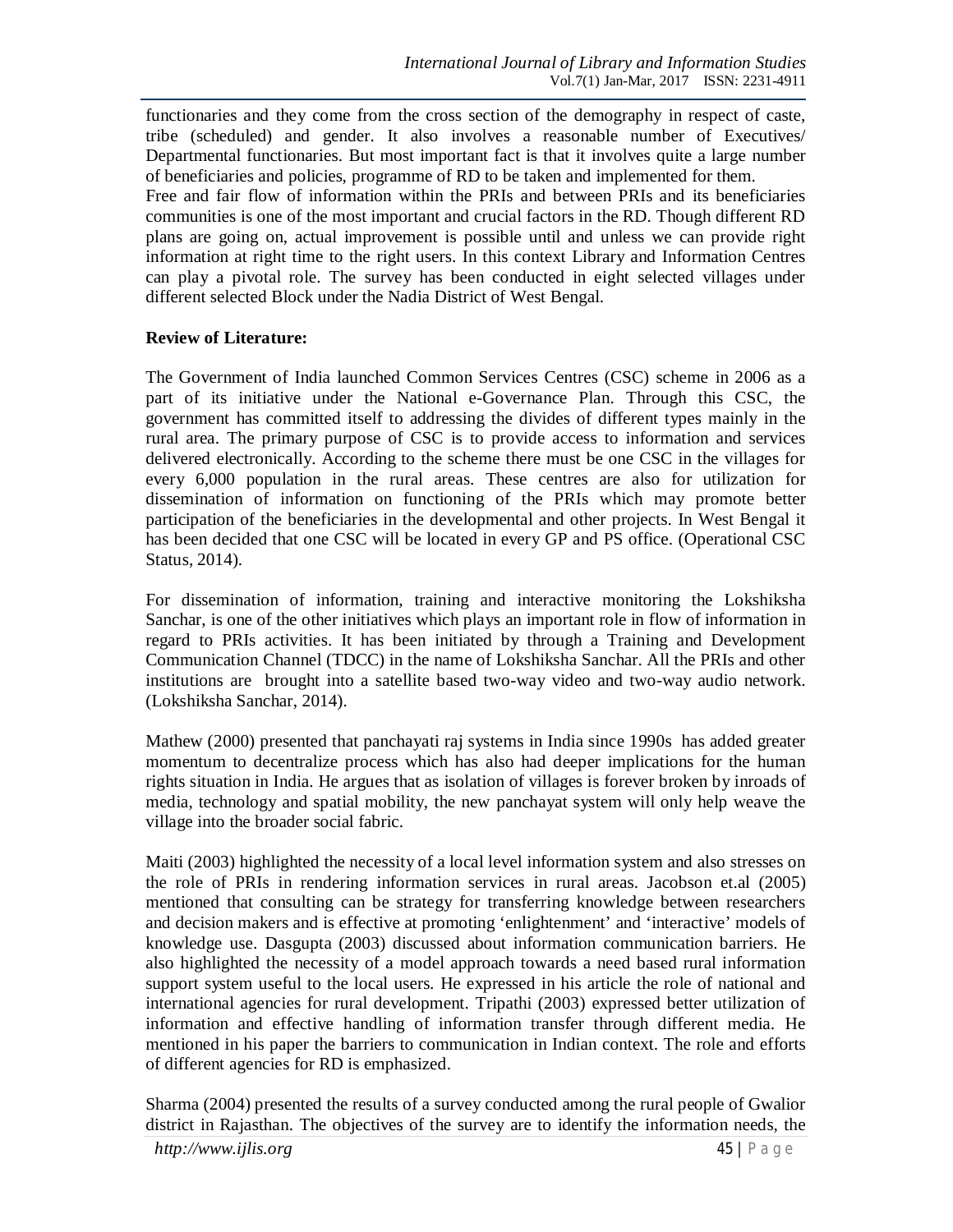sources of information, familiarity with the technologies, information seeking behaviour and the information sharing pattern among rural people. This study used questionnaire method for survey work. Meitei (2004) discussed the existing information infrastructure and information services provided at the village of Manipur and identified the information needs of the rural people. The use of information channels and information resources by the rural people of Manipur are examined. For this study a questionnaire was designed for the rural living in valley district of Manipur.

# **Objectives of the study:**

The objectives of this article are as follows

- To know the frequency of meeting between beneficiaries and local GP members. .
- To identify the sources of information of the beneficiaries.
- To identify medias or channels which are used for information transfer for RD.
- To identify the problems of rural development through PRIs.
- To identify the frequency of visit to different places.

## **Methodology:**

The study is mainly based on primary data. Primary data has been collected through structured questionnaire containing fixed-alternative and open ended question-answers by means of face to face interaction. Eight villages under different selected blocks in the district of Nadia has been selected for the survey. I have collected voter lists of eight villages for my study and I have picked up total 585 (five hundred eighty five) voters from eight different villages randomly. All the respondents were personally interviewed because most of them were not comfortable to fill-up questionnaire form. The questionnaire was written in Bengali. Questions were asked to the beneficiaries of eight different village in Bengali language and replies were recorded after translating in English. After tabulation, I have analyzed all the data.

| 2.1. Table-1 Gender wise distribution |               |          |               |              |  |  |
|---------------------------------------|---------------|----------|---------------|--------------|--|--|
| <b>Name</b><br>of<br>the              | <b>Gender</b> |          | $\frac{0}{0}$ | <b>Total</b> |  |  |
| villages                              | <b>Male</b>   | Female   |               |              |  |  |
| Pitambarpur                           | 44 (55%)      | 36 (45%) | 100           | 80           |  |  |
| Khajuri                               | 88 (85%)      | 16 (15%) | 100           | 104          |  |  |
| Digbaria                              | 51 (75%)      | 17 (25%) | 100           | 68           |  |  |
| Madhaya Gopalpur                      | 42 (65%)      | 22 (35%) | 100           | 64           |  |  |
| Sutargachhi                           | 47 (70%)      | 20 (30%) | 100           | 67           |  |  |
| Darap Pur                             | 75 (90%)      | 08 (10%) | 100           | 83           |  |  |
| Mobarekpur                            | 38 (60%)      | 25 (40%) | 100           | 63           |  |  |
| Aluipur                               | 45 (80%)      | 11 (20%) | 100           | 56           |  |  |
| <b>Total</b>                          | 430 (74%)     | 155(26%) | 100           | 585          |  |  |

**Analysis and Interpretation of Data: Gender wise distribution of respondents**

From the above table, it shows that 90% Male has responded from Darap Pur village of Haringhata Block and 45% Female has responded from Pitambarpur village of Chapra Block. So, any developmental work of Panchayat, Male response more than Female. Female response should do better.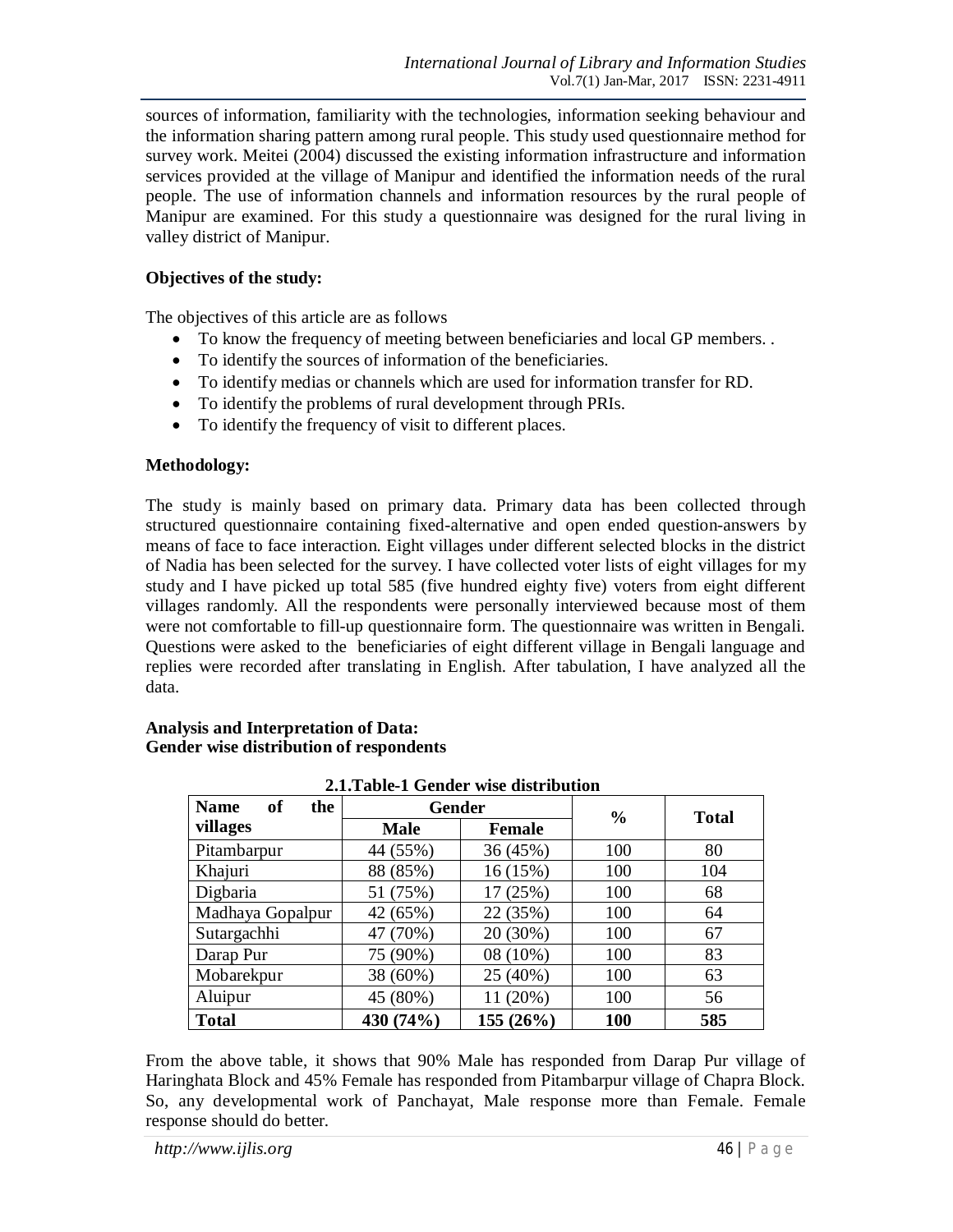

**Fig.1: Diagrammatic representation of Gender Respondents**

| Name of the<br>village | 18-27        | 28-37     | 38-47     | 48 and<br>above | <b>Total</b>     |  |
|------------------------|--------------|-----------|-----------|-----------------|------------------|--|
| Pitambarpur            | 32 (40%)     | 28 (35%)  | 12 (15%)  | $8(10\%)$       | 80               |  |
| Khajuri                | 36 (35%)     | 42 (40%)  | 16(15%)   | $10(10\%)$      | 104              |  |
| Digbaria               | 17 (25%)     | 20 (30%)  | 17 (25%)  | 14 (20%)        | 68               |  |
| Madhaya<br>Gopalpur    | 19 (30%)     | 22 (35%)  | 13 (20%)  | 10(15%)         | 64               |  |
| Sutargachhi            | 23 (35%)     | 27 (40%)  | 10(15%)   | $7(10\%)$       | 67               |  |
| Darap Pur              | 25 (30%)     | 29 (35%)  | 12 (15%)  | 17 (20%)        | 83               |  |
| Mobarekpur             | 22 (35%)     | 28 (44%)  | $6(10\%)$ | 7(11%)          | 63               |  |
| Aluipur                | 23 (41%)     | 14 (25%)  | 8(14%)    | 11 (20%)        | 56               |  |
| <b>Total</b>           | 197<br>(34%) | 210 (36%) | 94(16%)   | 84 (14%)        | 585<br>$(100\%)$ |  |

**Table-2 Age wise distribution**

From the above table, majority of beneficiaries (out of five hundred eighty five) belong to the age group 28-37 i.e. 36%. These age group beneficiaries collect maximum information. Next order of age group is 18-27 i.e.34%. Minimum information collect age group 48 and above, i.e. 14 only.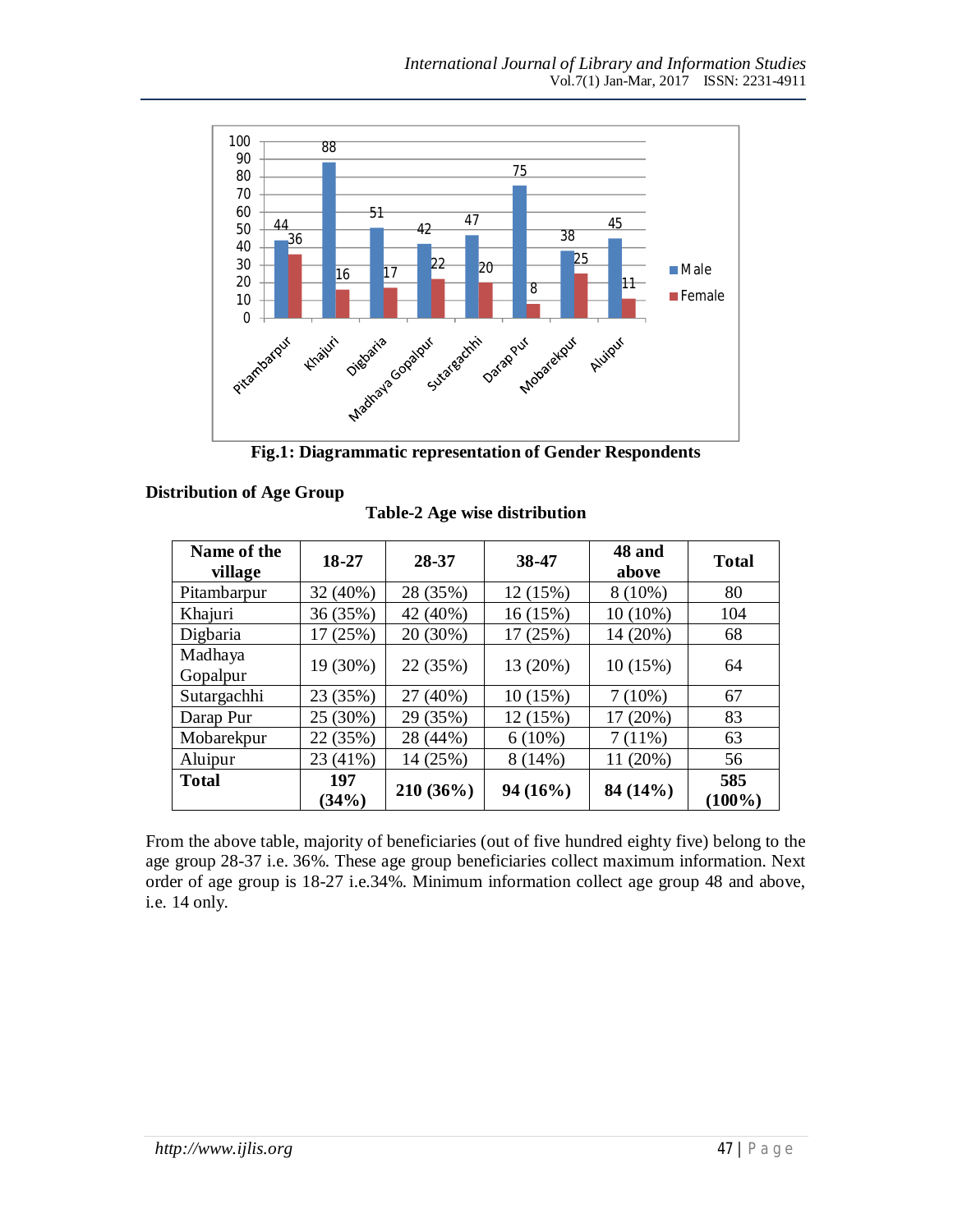### **Distribution of respondent according to their frequency of meeting with their local GP members**

| <b>Frequency of contact</b>                                  | Pitambarpur | Khajuri     | Digbaria    | Gopalpur<br>Madhaya | Sutargachhi | Darappur    | Mobarekpur | Aluipur     | respondents<br>Total |
|--------------------------------------------------------------|-------------|-------------|-------------|---------------------|-------------|-------------|------------|-------------|----------------------|
| Every day                                                    | 31          | 25          | 34          | 21                  | 34          | 21          | 21         | 25          | 212                  |
|                                                              | (14%)       | (12%)       | (16%)       | $(10\%)$            | (16%)       | $(10\%)$    | $(10\%)$   | (12%)       | (36%)                |
| When the respondent<br>approach to Panchayat<br>office       | 18<br>(14%) | 18<br>(14%) | 15<br>(12%) | 18<br>(14%)         | 18<br>(14%) | 15<br>(12%) | 11<br>(8%) | 15<br>(12%) | 128<br>(22%)         |
| GP<br>When<br>member                                         | 40          | 37          | 40          | 35                  | 35          | 47          | 40         | 37          | 311                  |
| come to our locality                                         | (13%)       | (12%)       | (13%)       | (11%)               | (11%)       | (15%)       | (13%)      | (12%)       | (53%)                |
| At hut / market                                              | 07          | 7           | 15          | 11                  | 04          | 07          | 07         | 11          | 69                   |
|                                                              | $(10\%)$    | (10%)       | (22%)       | (16%)               | (6%)        | $(10\%)$    | $(10\%)$   | (16%)       | (12%)                |
| At party office                                              | $00\,$      | $00\,$      | $00\,$      | 00                  | 00          | 00          | 00         | $00\,$      | 00                   |
| At party meeting                                             | $00\,$      | $00\,$      | $00\,$      | 00                  | 00          | 00          | 00         | $00\,$      | 00                   |
| No scope to meet as<br>he/she is very busy                   | $00\,$      | $00\,$      | $00\,$      | 00                  | 00          | 00          | $00\,$     | 00          | $00\,$               |
| Not available as he/she<br>resides elsewhere                 | 06<br>(40%) | $00\,$      | 04<br>(20%) | 04<br>(20%)         | 04<br>(20%) | $00\,$      | $00\,$     | $00\,$      | 18<br>(3%)           |
| Don't<br>because<br>meet<br>he/she belongs to other<br>party | $00\,$      | $00\,$      | $00\,$      | 00                  | 00          | 00          | $00\,$     | $00\,$      | 00                   |

**Table-3 Frequency of meeting with their local GP members**

This table indicate that 311 respondents out of 585 respondents ( 53%) said that when Gram Panchayat member come to the locality that time contact with beneficiaries. This is not enough to visit the locality. Only 36% beneficiaries told that GP Member come to the locality everyday. Every GP Member should contact with beneficiaries everyday. Panchayat is an important Govt. office for rural people. Only 22% beneficiaries said 'when go to the Panchayat office' contact with GP Member.

**Distribution of respondents according to their frequency of visit to different places like offices, club, market and party office** 

| <b>Frequency</b> | Panchayat<br><b>Office</b> | <b>BDO</b> Office | <b>Club</b> | <b>Party</b><br><b>Office</b> | <b>Market/Hut</b> |
|------------------|----------------------------|-------------------|-------------|-------------------------------|-------------------|
| Reg.             | 18 (3%)                    | 40 (7%)           | 165 (28%)   | 00                            | 373 (64%)         |
| Med.             | 278 (48%)                  | 274 (47%)         | 73 (12%)    | 164 (28%)                     | 165 (28%)         |
| Few              | 245 (42%)                  | 209 (36%)         | 51 (9%)     | 110 (19%)                     | 47 (8%)           |
| Nev.             | 44 (7%)                    | 62(10%)           | 296 (51%)   | 311 (53%)                     | 00                |
| <b>Total</b>     | 585 (100%)                 | 585 (100%)        | 585 (100%)  | 585 (100%)                    | 585 (100%)        |

**Table-4 Frequency of visit to different places**

This table shows that out of 585 beneficiaries, 'Reg.' goes to Market/Hut 64%. But 'Regular' basis Panchayat office goes only 3%.'Med. & Few' beneficiaries goes to Panchayat office 48% & 42% respectively. This is not enough. Out of 585 beneficiaries, 274 beneficiaries (i.e. 47%) goes to BDO office as 'Med.' basis and 36% beneficiaries as 'Few' goes to BDO office. These two percentage indicate that beneficiaries would like to also collect information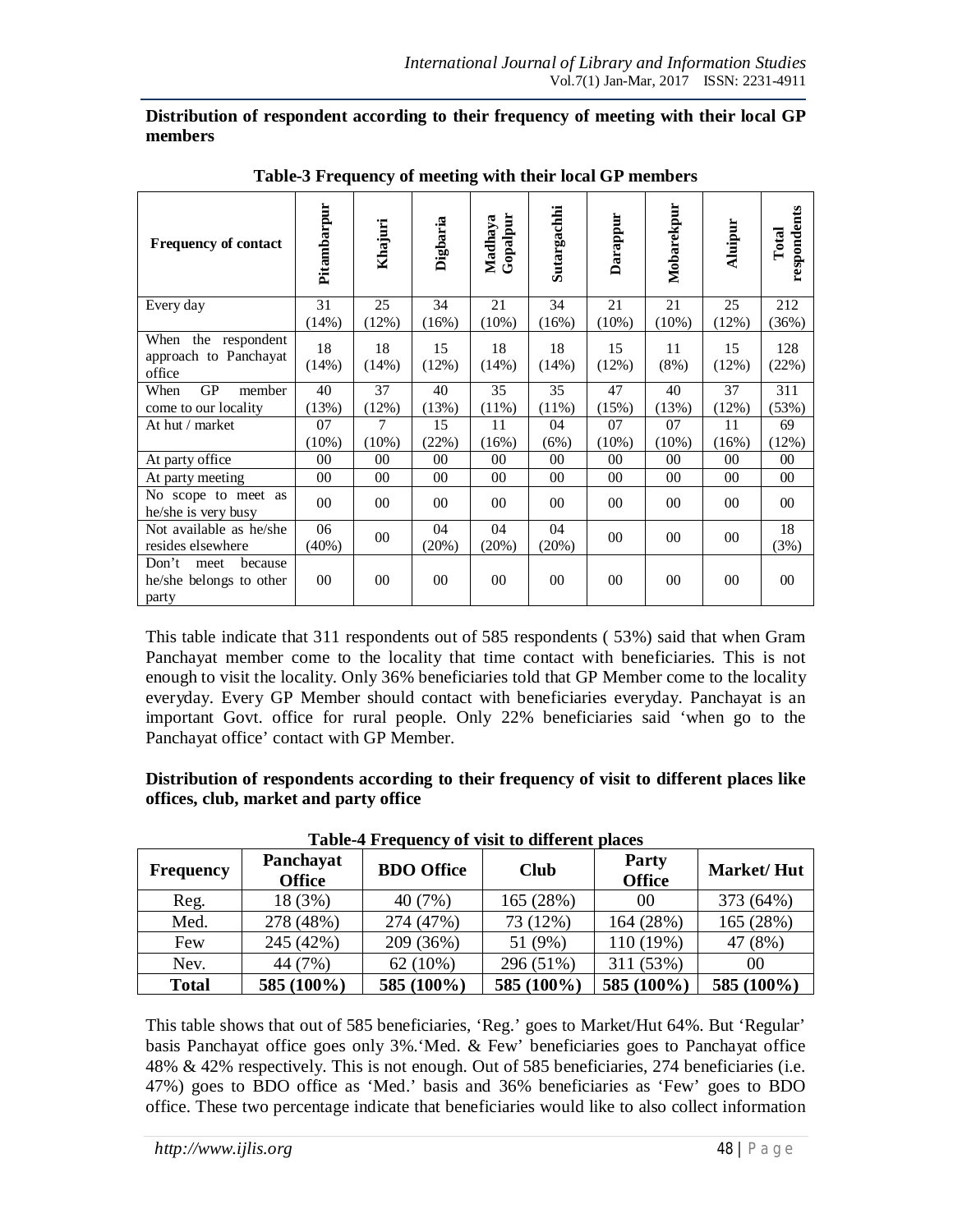from Government Employee. Maximum beneficiaries i.e. 53% not like to go 'Party office' to collect information. This is also important side. ('Reg.'-Regular; 'Med.'-Medium, 'Nev.'- Never)

| Table-5 Use of mass media |          |          |                  |              |  |  |
|---------------------------|----------|----------|------------------|--------------|--|--|
| Name of the village       | TV       | Radio    | <b>Newspaper</b> | <b>Total</b> |  |  |
| Pitambarpur               | 56 (70%) | 24 (30%) | 16 (20%)         | 96           |  |  |
| Khajuri                   | 62(60%)  | 31 (30%) | 26 (25%)         | 119          |  |  |
| Digbaria                  | 51 (75%) | 24 (35%) | 20 (30%)         | 95           |  |  |
| Madhaya Gopalpur          | 54 (85%) | 22 (35%) | 16 (25%)         | 92           |  |  |
| Sutargachhi               | 47 (70%) | 27 (40%) | 13 (20%)         | 87           |  |  |
| Darap Pur                 | 46 (55%) | 21 (25%) | 33 (40%)         | 100          |  |  |
| Mobarekpur                | 38 (60%) | 13 (20%) | 22 (35%)         | 73           |  |  |
| Aluipur                   | 42 (75%) | 08 (15%) | 22 (40%)         | 72           |  |  |

# **Use of Mass Media of beneficiary of eight villages**

From the above table, clearly shows that 85% beneficiary use 'TV' of Madhaya Gopalpur and 55% beneficiary of Darap Pur village use 'TV'. 40% beneficiary of Sutargachhi village use 'Radio' and 15% beneficiary of Aluipur village use 'Radio'. 40% beneficiary of Darap Pur and Aluipur village read 'Newspaper' respectively and 20% beneficiary of Pitambarpur and Sutargachhi village respectively read 'Newspaper' for information collection.

### **Use of information collection channel of beneficiaries**

| radic o miorimation concetton enannel or denenciaries |                       |               |  |  |  |
|-------------------------------------------------------|-----------------------|---------------|--|--|--|
| Name of the channels                                  | No. of<br>respondents | $\frac{0}{0}$ |  |  |  |
| Panchayat member                                      | 357                   | 61            |  |  |  |
| Village Development meeting                           | 76                    | 13            |  |  |  |
| Gram Samsad meeting                                   | 181                   | 31            |  |  |  |
| Family member                                         | 187                   | 32            |  |  |  |
| Neighbours                                            | 246                   | 42            |  |  |  |
| Political Party member / workers                      | 47                    | 8             |  |  |  |
| Leaflet / Poster                                      | 35                    | 6             |  |  |  |
| Government employee                                   | 188                   | 27            |  |  |  |
| Co-operative                                          | 18                    | 3             |  |  |  |
| Club                                                  | 105                   | 18            |  |  |  |
| <b>NGOs</b>                                           | 64                    | 11            |  |  |  |
| Others                                                | 00                    | 00            |  |  |  |

### **Table-6 Information collection channel of beneficiaries**

This table indicate that 61% beneficiaries collect information through 'Panchayat member'. This channel is more effective to collect information for the beneficiaries. 42% beneficiaries use the channel of discussion with 'Neighbours' for collecting the information. 31% beneficiaries collect information from 'Gram samsad meeting'. The attendance of 'Gram samsad meeting' should be more. The response of 'Village development meeting' is very poor. Only 13% beneficiaries use this channel. It would be developed. Only 8% beneficiaries collect information from 'Political party member/workers'. This table indicate that maximum beneficiaries would like to avoid the any political party member/ worker to collect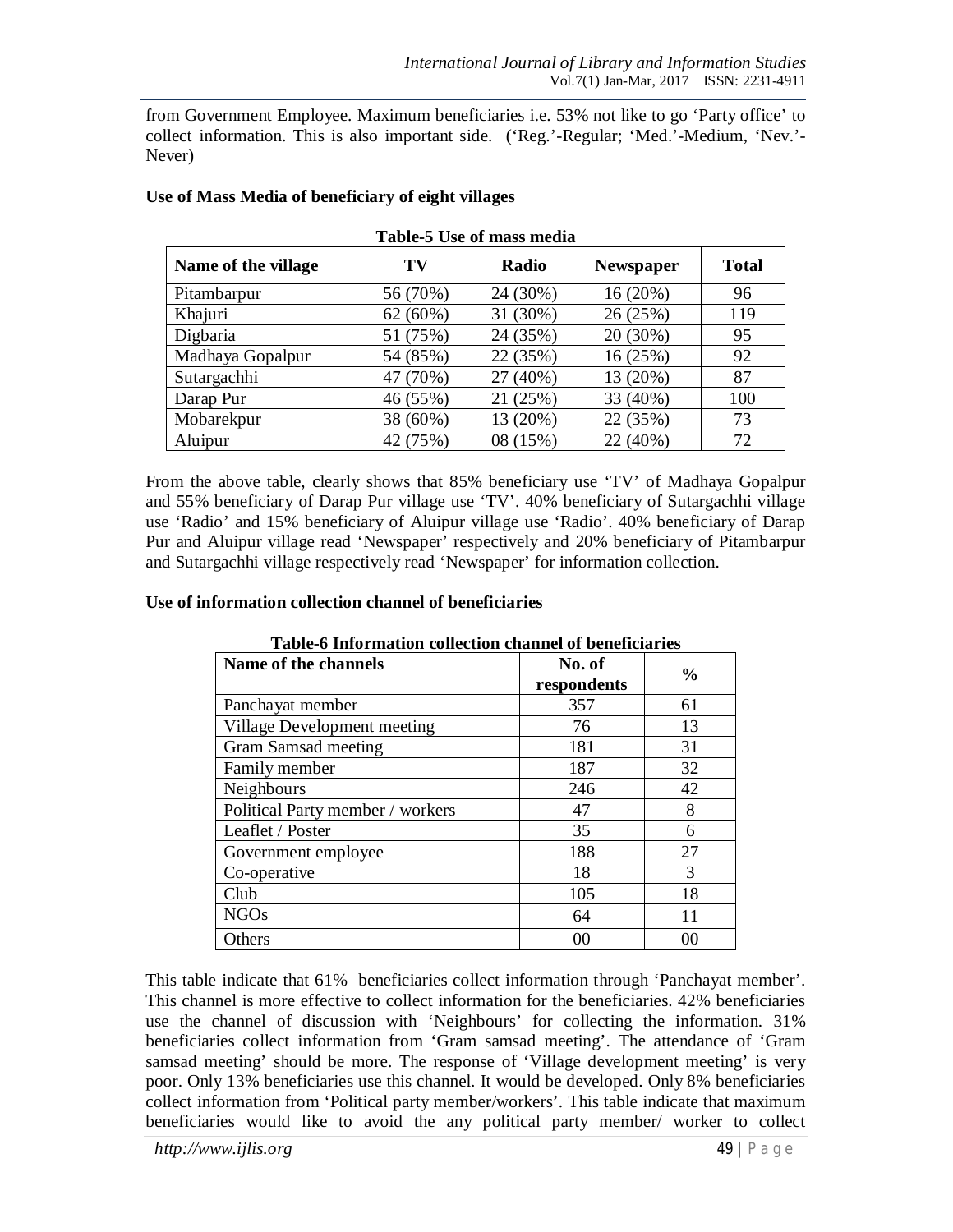information or party member/ worker not play role actively to disseminate information to the beneficiaries. 27% beneficiary collect information from 'Government Employee'.

### **Problems of Rural Information Transfer :**

Some problems of rural information transfer are given below-

- Illiteracy and ignorance are the main obstacles of the rural people for RD.
- Lack of sufficient awareness programme create a problem for the beneficiaries to know the RD schemes properly.
- Formal training are insufficient which cause barrier for RD.
- Information gap is one of the important problems between communicator and receiver. As a result, proper information is not provided at the right time to the right person.
- Lack of sound knowledge about Information Technology (IT) is one of the important problem.
- Political barrier is the vital problem for the RD.

## **Recommendations :**

Few recommendations are highlighted below-

- Literacy programme should be introduced more to the illiterate persons.
- Workshop / Training should be organised abundantly for agents and beneficiaries and also awareness programme should be introduced more to the beneficiaries.
- Beneficiaries should go spontaneously in Gram Samsad meeting.
- Government should give more effort for monitoring for the implementation of the RD scheme though PRIs to the beneficiaries.
- IT based programme should be introduced more.
- Right information should be reached to the right person at the shortest possible time.
- Beneficiary should go to the Panchayat Office more at regular basis.

### **Conclusion:**

Information is considered as the most valuable resources which contributes to quality and speed of development in every sphere of human activity including RD. Success of RD process and activities through PRIs can not be justified by the numbers of RD programmes and projects implemented to the beneficiaries. The success should be measured by the degree of changes of standard of living of its target audience. Though, the implementation of the RD program through PRIs has changed the socio-economic conditions of the rural people drastically. In spite of, panchayat system should be more stronger and monitoring system should be introduced properly. Library and information professionals can not ignore their responsibilities. They should come forward and work together in order to maintain the smooth and steady flow of information for RD.

# **References :**

1. Das, B. B., & Khan, S. C. (2003). Role of librarians of public libraries as one of the grass-root functionaries in rural development : the scenarion in West Bengal. *Knowledge management in special libraries in digital environment* (pp. 347-356). Dehradun: Indian Association of Special Libraries and Information Centres.